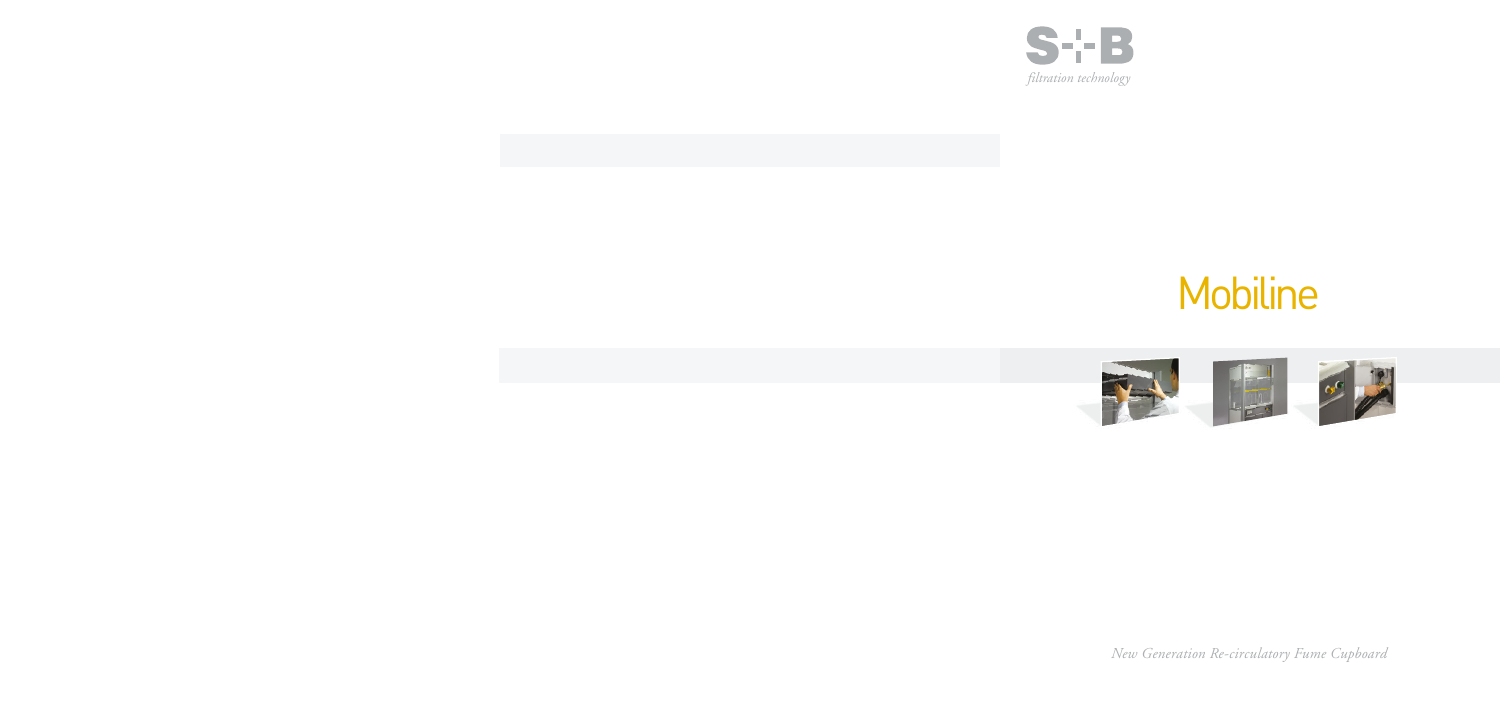Mobiline is a new generation re-circulatory fume cupboard which we have developed based on over 40 years experience of manufacturing and installing conventional ducted fume cupboards into schools, universities, healthcare, R&D and a wide range of commercial laboratories.

### Development

During the development process we have applied computer fluid dynamic modelling along with an analysis of other re-circulatory fume cupboards being supplied into schools and colleges across the country.

The result is a new mobile fume cupboard utilising a highly efficient activated carbon filter which absorbs

chemicals prior to the safe re-release back into the immediate environment.

Our fume cupboard has been designed to perform in compliance with Building Bulletin 88 (Revision of DN29) for general schools and college fume cupboards and independently tested to the re-circulation specific BS7989:2001.

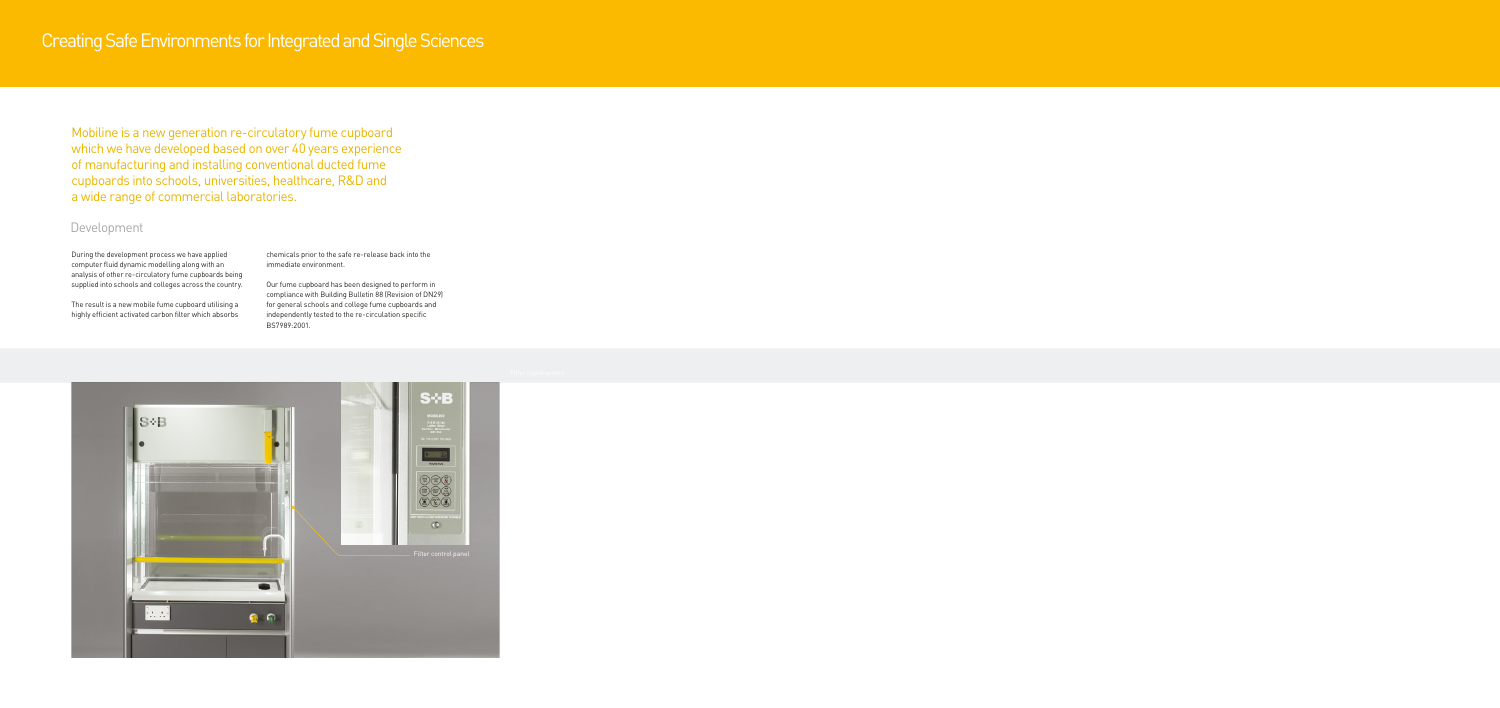

cupboards are becoming increasingly popular in schools and colleges,

The Mobiline can be used in different locations within the same classroom and can also be shared between classrooms. This makes Mobiline a much lower cost option for schools with limited budgets and for circumstances where venting to outside atmosphere is impractical.

When the filter needs replacing, simply call us. We will advise of the replacement cost, our technicians will then attend the site and remove the old filter, dispose of it in line with our environmental policy and replace with a new filter.

The filter life span depends on usage, but can generally be expected to last for 5 years.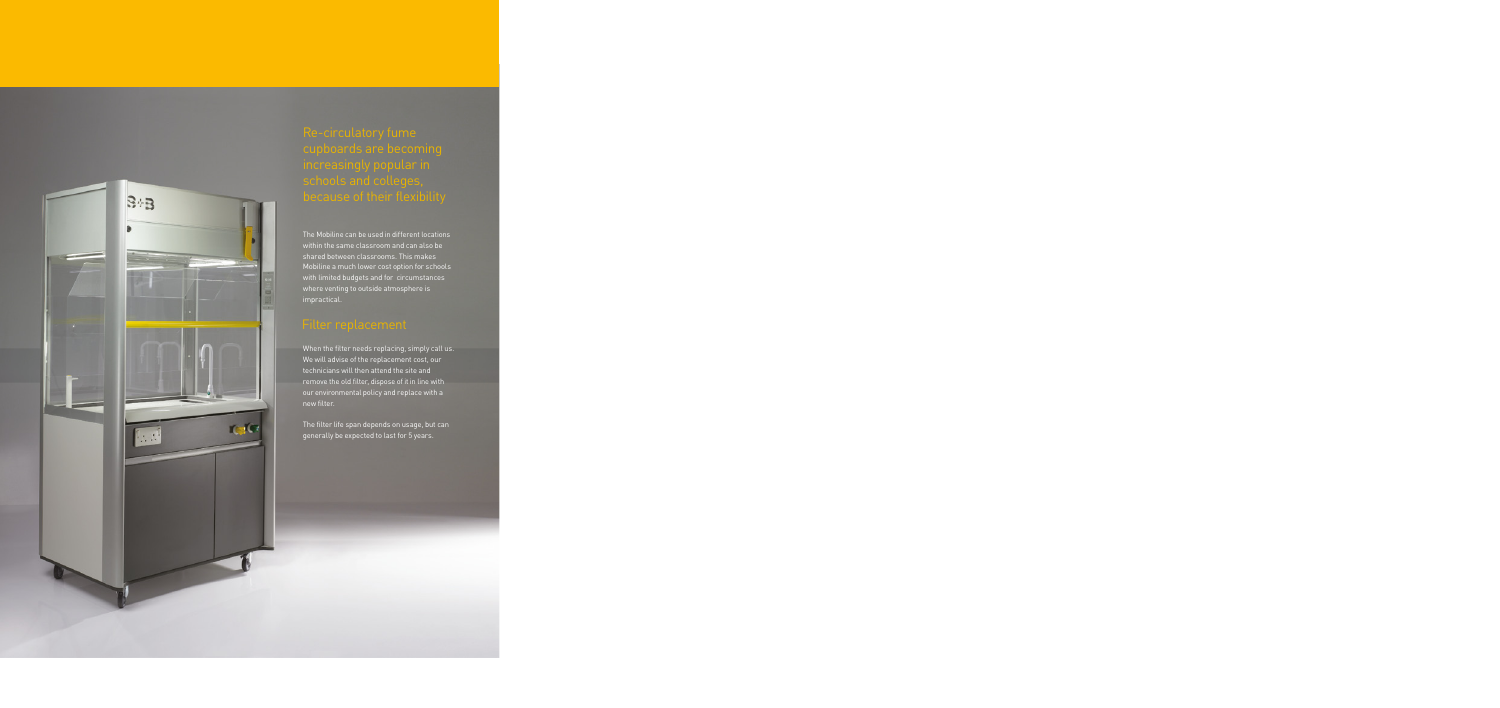

## Features and Benefits

- Vertical sliding sash (front viewing window) provides better protection for technicians, students and teachers than door openings.
- Unique torsion spring control for the sash which eliminates the safety risk associated with cable failure on conventional sash controls.
- Easy to remove and replace activated carbon filter, fitted on the top of the unit which purges the chamber efficiently and prevents the build up of heavier than air fumes when the unit has been turned off.
- High level filter draws fumes away from the operator breathing zone.
- All round clear viewing panels, including the back baffle for ease of demonstration and group activity.
- Rear back baffle to purge the worktop effectively and quickly draw fumes away from the operator and in the direction of the filter.
- Upper front bypass aids fume purging by balancing the air input and reducing turbulence in the chamber caused by increased face velocity when the sash is in the lowered position.
- Unique sash stop which can be overridden for loading the chamber, but which automatically re-engages to restrict sash movement upwards to the operational height when being used.
- Supplied with remote control gas, water supply so that operators do not have to reach into the chamber to activate. Electrical socket outlets mounted outside the chamber.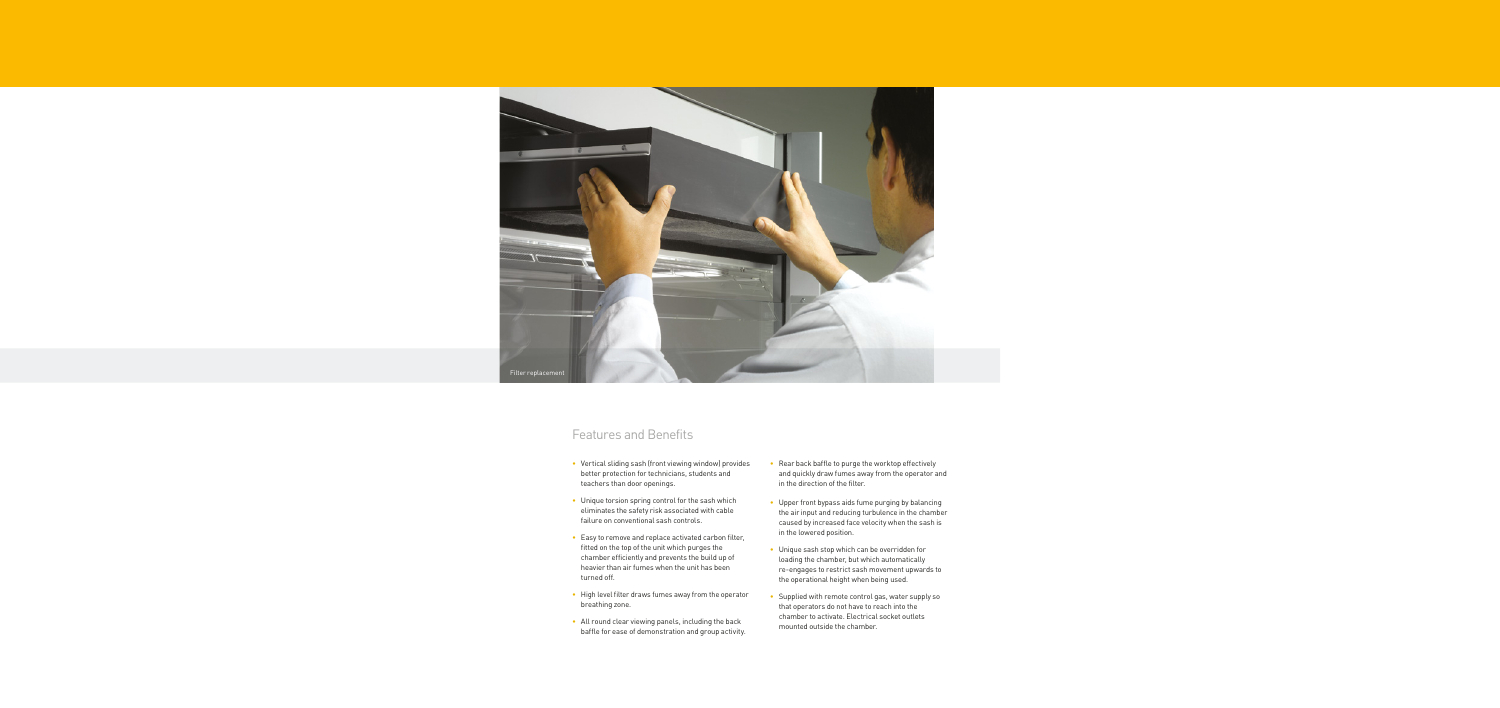

- Energy efficient interior LED strip lights.
- Supplied with an under bench storage cabinet.
- Supplied with lockable castors for safe, easy movement and to prevent accidental movement when not in use.
- Tough durable construction designed specifically for the rigours of the daily classroom environment and exposure to chemicals for a minimum 25 years.
- Supplied with self closing, quick release service couplings and reinforced flexible supply lines for water, gas, waste and electricity. The Mobiline is also supplied with a restraining anchor for connection to a docking point.
- Alarm and control panel with on/off activation, audible and visual alarm for fan/air fail.
- Services docking point can be fixed anywhere in the room where mains services pick up points are available, e.g. against a wall, to a teachers demonstration bench or to a centrally located student workstation. It is often the case that the Mobiline can be stored in a convenient place within a lab and then wheeled to a docking point for connecting to services elsewhere in the room for flexibility and ease of demonstration.
- Smart, modern, ergonomic design to help create a contemporary science learning environment.
- Maintenance free, other than periodic filter replacement and servicing of the utility controls.